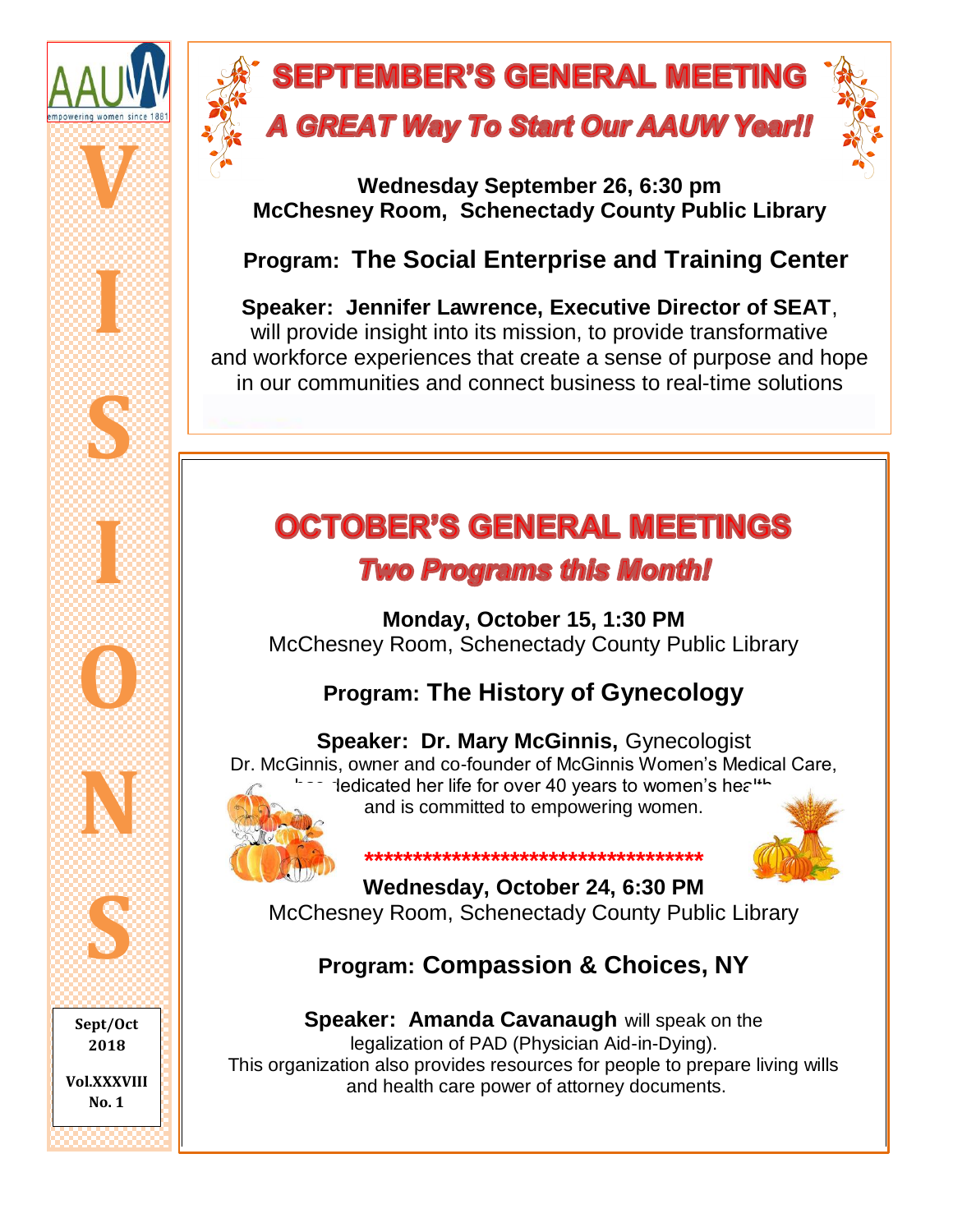### **MESSSAGE FROM YOUR BOARD**

#### **WELCOME TO ANOTHER YEAR OF INTERESTING PRESENTATIONS AND ACTIVITIES**

As many of you know, our branch has been fairly consistent with the same core group of volunteers taking on leadership roles. Because of this, the board needed to adjust some job responsibilities. Also, because our local branch is taking in less money and expenses are going up (ex. printing and mailings), the board had to find ways to streamline our spending so that we could continue to support AAUW's mission. For these reasons, you will notice a change in the directory, fewer newsletters, board and general meetings.

#### **WAYS TO SUPPORT OUR LOCAL AAUW**

- **A – Be** ACTIVE by attending our General Meetings and
	- our Study and Interest Groups.
- **A APPLY** your talents**.**
- **U – U**phold the purpose of AAUW.
- **W – W**in a better future for women.

#### **MAKE THIS A WIN, WIN YEAR!!!**

Let's continue our camaraderie as an important local organization, continue to support AAUW's mission, vision and promise and be a visible, contributing part of our community.

### **OFFICERS FOR 2018-2019**

Presidential Council: **Gail Karl, Robin Eddy and Bobbi Richardson**

Treasurer: **Karen Huggins**

Secretary: **Ann Hicks**

Programming: **Eleanor Aronstein** 

Membership Vice-Presidents:

 **Jackie Mendini and Bobbi Richardson** Public Policy Vice-President: **Linda Rizzo** Study and Interest Group: **Mary Delory**

#### **Do you enjoy reading? - READERS NEEDED!**

The **Book Exchange II** Study Group is looking for one book lover to join. You buy one book a year and pass it to another at the beginning of September. In exchange, you get a book passed to you. You do this the first of each month, September to May when your original book is returned.

**Book Chat** meets the 2nd Tuesday of each month at 2 pm at member homes, is looking for new members. INTERESTED? Contact the leader.

Newsletter: **Faith Weldon** Website: **Robin Eddy** Directory: **Julie Panke** Social Events: **Arlene Maranville Carol Reynolds**  College Liasons: **Robin Eddy Arlene Maranville** Bylaws: **Robin Eddy** Legal Advocacy Fund: **Susie Leon** Circulation: **Pat Terry**

### **SUNSHINE**



If you know of someone who needs a ray of sunshine, who has been hospitalized or death, please contact Karen Huggins at 518 372-5128 or Mobile: 528 421-6183.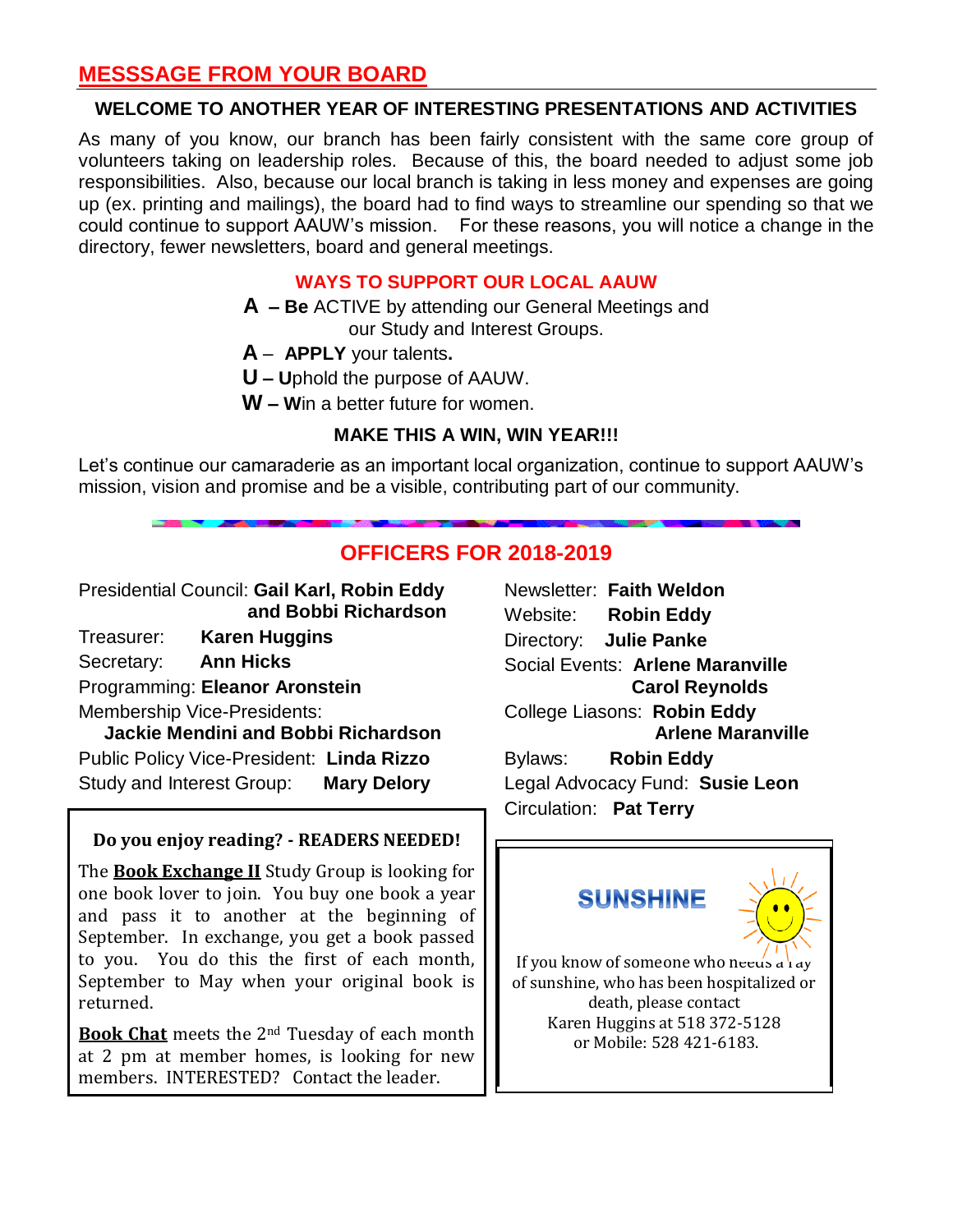### **Membership: MEMBERS MATTER!**

Our members do matter and we hope you have found a connection within our organization either through our General Meetings or through an Interest Group. These connections are important and we hope that they don't get lost as we pursue our main goal of striving to promote equality for all women. These connections make us stronger as a group. We need to expand our membership and spread the word about our organization to potential members. Many do not know about our mission and of the personal relationships that we develop with each other, a real sisterhood. When people ask about AAUW, be prepared with your ELEVATOR SPEECH. a quick synopsis of who we are and what we do.

Then ask would you like to make a difference in the lives of women and their families: Invite them to join our local chapter where members work together and make personal connections through Interest groups and General meetings along with supporting our mission of promoting equity and education for women and girls through the lobbying efforts of our national organization. We are one of many voices being heard on issues affecting women. Invite your friends to join us. **We are stronger together.** 

Jackie Mendini & Bobbi Richardson, Membership chairs.

### Our Branch is Preparing Young Women for the Future

*The following article is a thank you letter from the woman that our branch sponsored to attend AAUW's National Conference for College Women Student Leaders (NCCWSL) this past June.*



It has been a great experience attending the NCCWSL Conference as the AAUW

Schenectady branch scholarship recipient. Between attending the Women of Distinction Awards Ceremony and reception, where we heard from empowered, successful women, to the workshop sessions, it was a transformative experience leaving me empowered and ready to take on my internship that has come to follow the closing session. What I particularly liked about the conference was that it was tailored to fit my current and future aspirations. Over the course of the three-days I had the opportunity to choose from dozens of workshops and all-in-all each had opened my eyes to pressing issues and the tools to drive change away from these issues.

One of the workshops that left a lasting impression on me was *Radically Unfinished* presented by Erin Fischer. It was the first conversation I've had about women's confidence, involving important concepts such as, underconfidence, overconfidence, and authentic confidence. We learned about the things that we as women say, and what we do in regard to confidence. As I go through my every day I consider this conversation on women's confidence. Since this workshop, I've become more cautious of my confidence as well as the mistakes associated with confidence such as saying, "This may not be right but..." or "oh, I'm sorry" and being fearful of making mistakes. NCCWSL gave me and the others in attendance the opportunity to learn and advocate for women's issues, while also developing a skill set essential for college women student leaders.

In my application, I shared that I wanted to share my experiences and skills with fellow women. Several of my experiences are attributed to growing up with a single working mother and learning to be self sufficient early on, beginning with applying to college and now pursuing a career. Having said that, being a part of several male dominated groups on campus, working hard to gain leadership positions and helping provide opportunities for other women is something I was able to share with the women at NCCWSL. I plan and look forward to bring this aura into the remainder of my time at The University at Albany and my career.

I want to thank the AAUW-Schenectady branch for awarding me with the scholarship to attend this great conference and empowering women since 1881. ~ *Kayla Curatola-Morin, SUNY Albany student*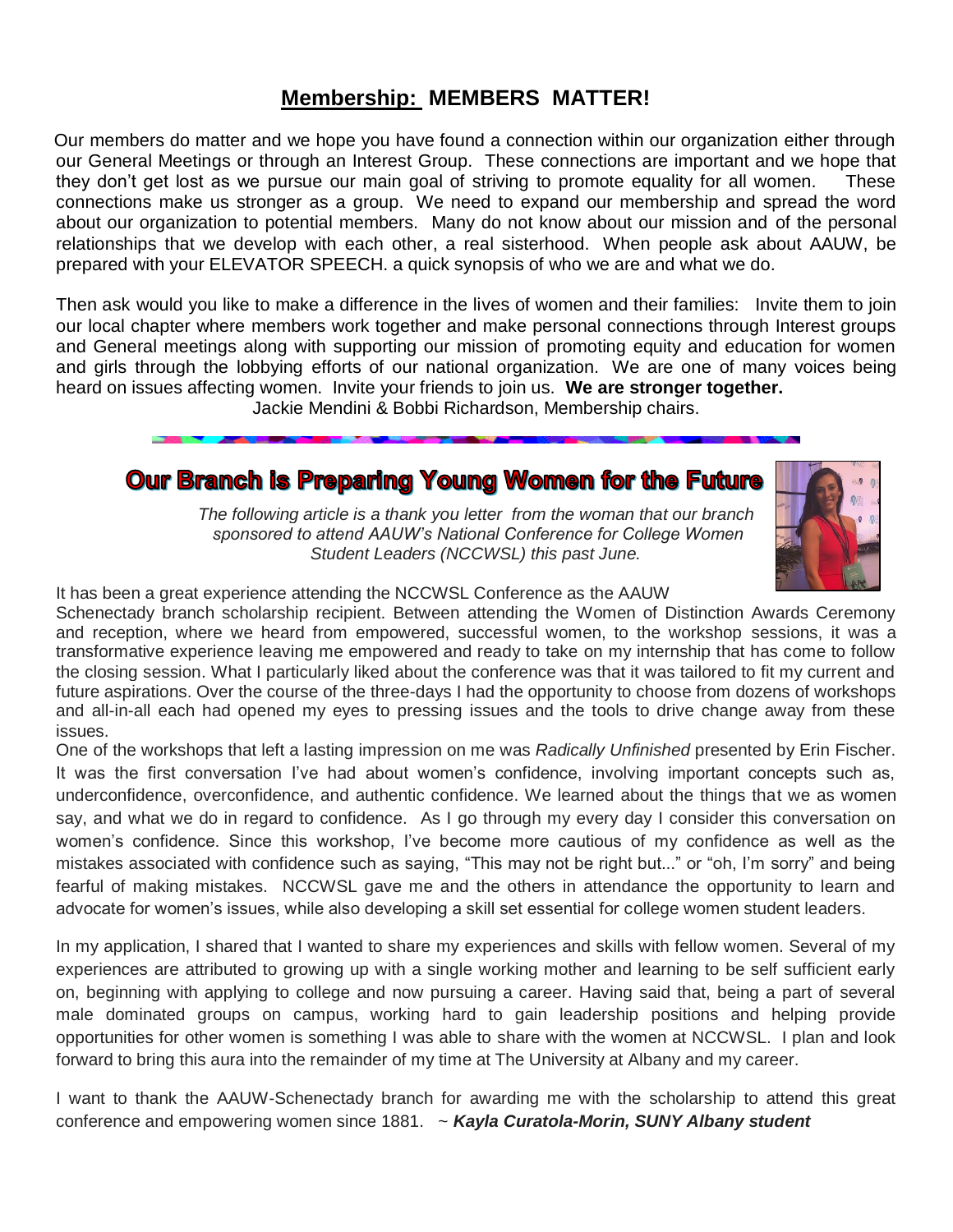### A WOMAN PIONEER IN JOURNALISM

Elizabeth Cochrane Seaman was a pioneer in the field of journalism. She is better known by her pen name, Nellie Bly. Nellie launched a new kind of investigative journalism.

She wrote articles in the Pittsburgh Dispatch focusing on how divorce in the 1880 affected women. She argued for reform in the divorce laws. In addition, she wrote about the

suffering of women factory workers. Nellie also served as a foreign correspondent in Mexico for six months. She was threatened for exposing the corruption of the government under Porfirio Diaz.

She left the Pittsburgh Dispatch and began to work for the New York World owned by Joseph Pulitzer. She went undercover in order to investigate the abuse at the women's asylum on Blackwell's Island. She experienced first hand the abuse at the institution fighting for mental health reform. Nellie was responsible for the closing of the asylum. She also served as a reporter on the eastern front during World War 1.

Nellie died in 1922 of pneumonia at the age of 57*. ~ Linda Rizzo*, Public Policy

### **The Results on the National Bylaws Amendment**

On June 11, 2018, Kimberly Churches, CEO, announced the results of the national bylaws amendment vote.

**Proposal #1** to create staggered board terms passed. Staggered terms will affect elected and appointed AAUW Board members starting terms in 2019.

**Proposal #2** to allow non-AAUW members eligibility for the Board did not meet the percentage required to pass.

**Proposal #3** to remove the educational requirement for AAUW membership did not meet the percentage required to pass.



**September** No Board Meeting this month

**Wednesday September 26, 6:30 pm** General Meeting See page 1

**Saturday and Sunday, September 22 & 23 Friends of Schenectady County Public Library Book Sale** at the main branch Saturday 9:00-4:00 Sunday 1:00-3:00

Ī



**Monday, October 15, 1:30 p.m.** General Meeting – See page 1  **The History of Gynecology**

**Wednesday, October 24, 6:30 p.m.** General Meeting – See page 1 **Compassion & Choices, NY**



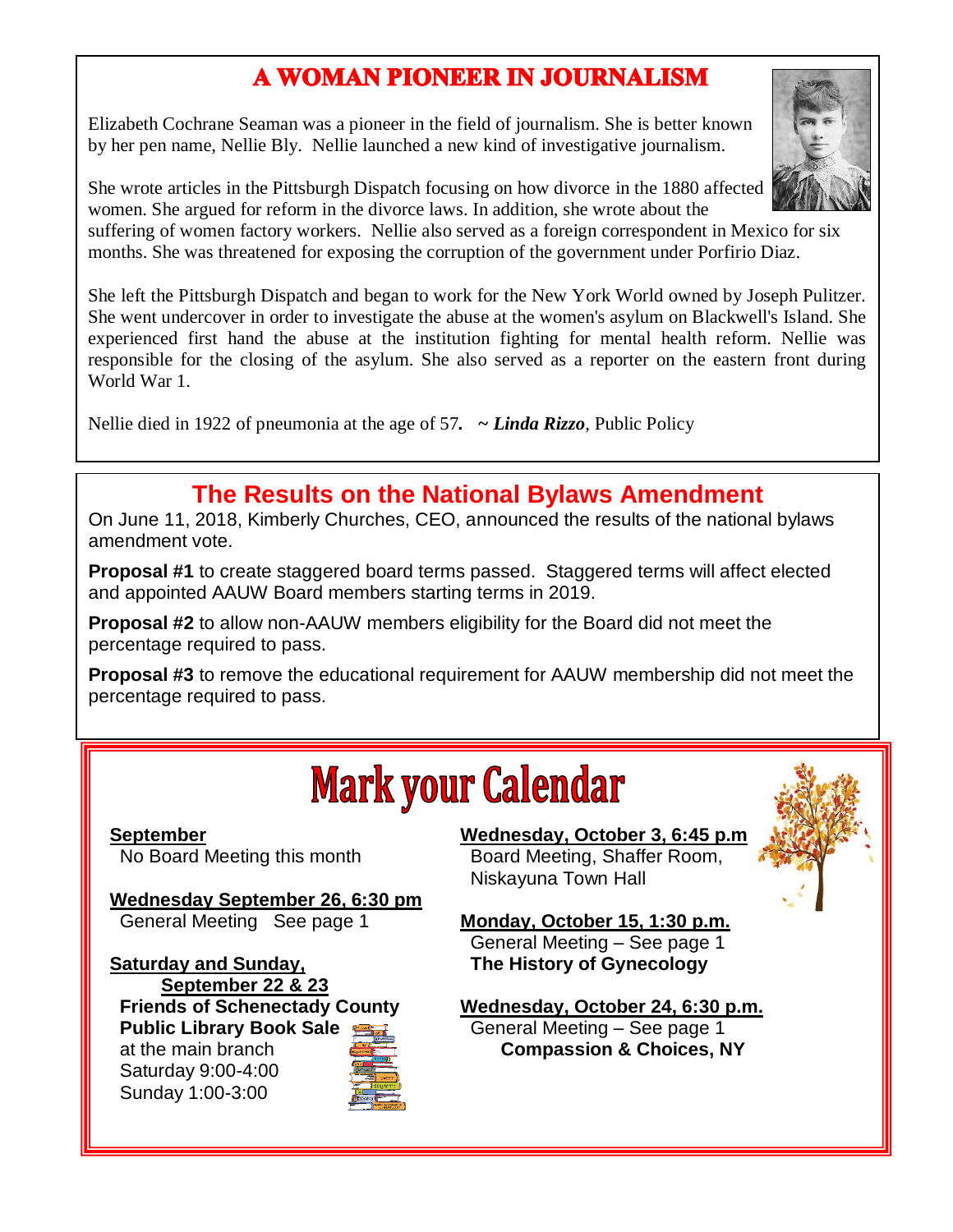#### Study and Interest Group Meetings for September and October 2018 *If you are interested in attending a meeting, contact the leader.*

Leader: Ellie Rowland (518-250-4302) Leaders: Joan Bergin (518 399-1861) **September 11<sup>th</sup>, 2:00 p.m.** Mary Delory **(518-269-0966)** Book: Small Great Things by Jodi Picoult Hostess: Linda Ward **September 10th, 7:00 p.m.** 4028 Windsor Drive, Niskayuna Book: The Address by Fiona Davis

**October 16th** Book: My Dear Hamilton by S.Dray & L. Kamole 26 Central Avenue Hostess: Maxine Borom Saratoga Springs 2171 Fox Hill Drive, Niskayuna Co-hostess: Mary Delory

(518-280-5623) Reviewer: Toni Walsh

**Book Exchange 2** Co-hostess: Barb McEvoy Leader: Ellie Rowland (518-250-4302) No regular meetings **Mah Jongg**

**Couples Gourmet** Leaders: Faith Weldon (518-930-2843) **September 17th 1:30 p.m.** Pat Terry (518-372-8431) Hostess: Bobbi Richardon

**September 21, 7:00 p.m. Theme:** Hawaiian **September 24<sup>th</sup> 1:30 p.m.** Organizers: Faith, Weldon/Barbara Piliere Hostess: Maxine Borom

**October 12th, 7:00 p.m.** Theme: Italian **October 1, 1:30 p.m.** Organizers: Blanche Payne,/Jackie Mendini **Hostess: Ellie Rowland**

**Diverse Topics** Leader: Eleanor Aronstein (518-265-2500) **October 15th, 1:30 pm September 26<sup>th</sup>, 6:30 p.m** Hostess: Robin Eddy McChesney Room, Schenectady Library 1222 Hempstead Road, Niskayuna Program: Jenifer Lawrence, SEAT (Social Enterprise And Training Center)

**October 15th, 1:30 p.m.** McChesney Room, Schenectady Library Program: Dr. Mary McGinnis The History of Gynecology Hostess: Linda Ward 4028 Windsor Drive, Niskayuna

**Book Chat Modern Literature** 

 Reviewer: Barb McEvoy **Hostess: Pat Gregory** 

**Book Exchange 1** October 8<sup>th</sup>, 7:00 p.m. Leader: Marguerite Pileggi Book: The Ninth Hour by Alice McDermott No regular meetings Hostess: Bobbi Richardson 1417 Fox Hollow Road, Niskayuna

Leader: Linda Ward

1417 Fox Hollow Road, Niskayuna

2171 Fox Hill Drive, Niskayuna

216 Lois Lane, Niskayuna